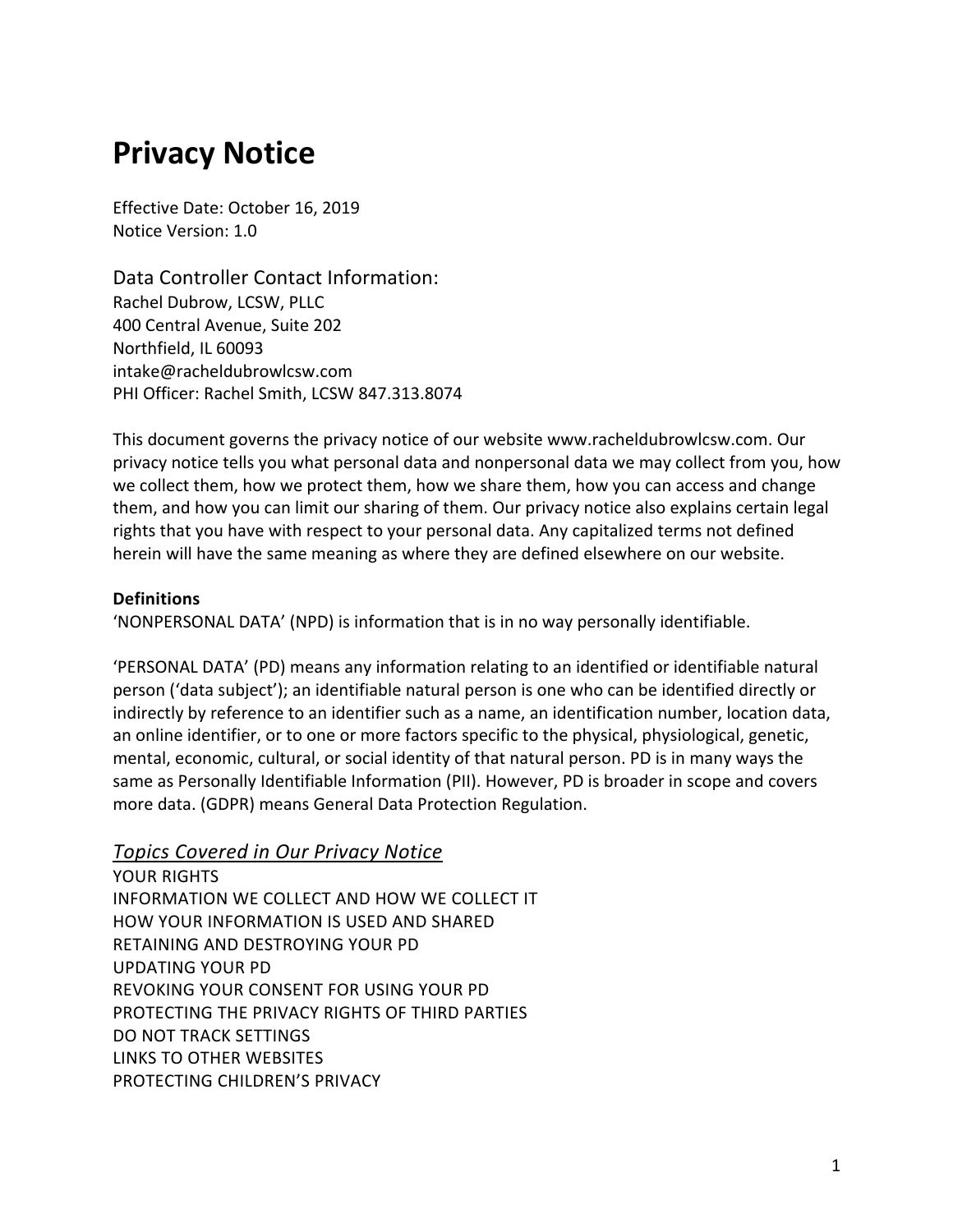OUR EMAIL POLICY OUR SECURITY POLICY USE OF YOUR CREDIT CARD TRANSFERRING PD FROM THE EUROPEAN UNION CHANGES TO OUR PRIVACY NOTICE

## YOUR RIGHTS

*Contact us using the information at the top of this privacy notice to exercise any of your legal rights contained within this privacy notice*

## **You Have the Right Not to Have Your Personal Information Sold**

You have the right to request that we do not sell any of your personal information. *Personal information for this section* means a natural person's first name or first initial and last name in combination with any one or more of the following data elements when the name and data elements are not encrypted: social security number, driver's license number, driver authorization card number, or identification card number. Account number, credit card number, or debit card number, in combination with any required security code, access code, or password that would permit access to the person's financial account. A medical identification number or a health insurance identification number. A username, unique identifier, or electronic mail address in combination with a password, access code, or security question and answer that would permit access to an online account.

If you wish to make this request, please email us at: intake@racheldubrowlcsw.com telling us that you do not want to have any of your personal information sold. Please include enough personal information so that we can reasonably verify your identification. We will respond to your request within 60 days after receiving it.

## **Your Rights Under the GDPR**

When using our services and submitting PD to us, you may have certain rights under the GDPR if you reside or are in any of the countries of the European Union. Depending on the legal basis for processing your PD you may have some or all of the following rights:

- The Right to Be Informed You have the right to be informed about the PD that we collect from you and how we process them.
- The Right of Access You have the right to get confirmation that your PD are being processed and you have the ability to access your PD.
- The Right to Rectification You have the right to have your PD corrected if they are inaccurate or incomplete.
- The Right to Erasure (Right to Be Forgotten) You have the right to request the removal or deletion of your PD if there is no compelling reason for us to continue processing them.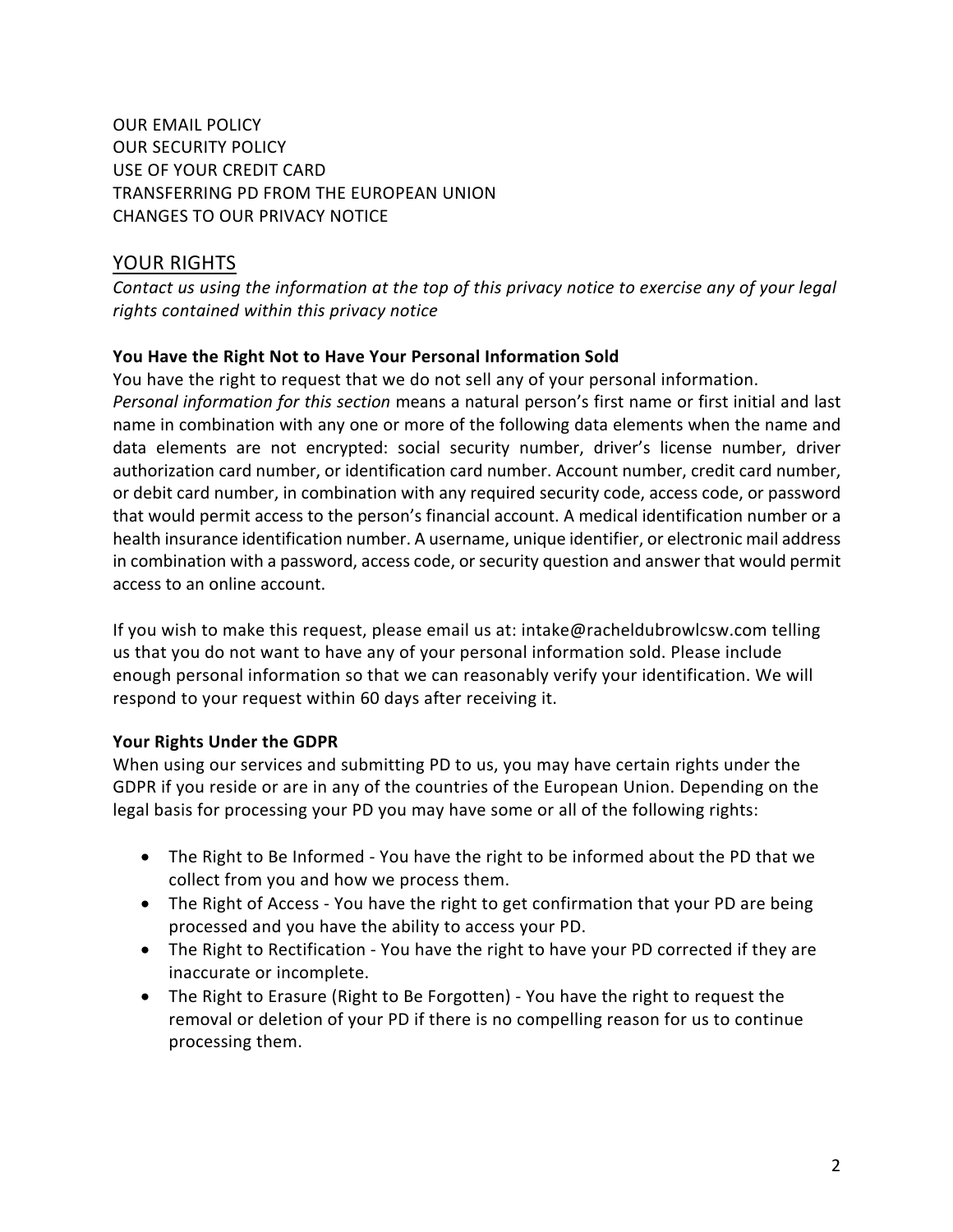- The Right to Restrict Processing You have the right to 'block' or restrict the processing of your PD. When your PD are restricted, we are permitted to store your data, but not to process them further.
- The Right to Data Portability You have the right to request your PD that you provided to us and use them for your own purposes. We will provide your data to you within 30 days of your request.
- The Right to Object You have the right to object to us processing your PD for the following reasons:
	- o Processing was based on legitimate interests or the performance of a task in the public interest/exercise of official authority (including profiling)
	- o Direct marketing (including profiling)
	- o Processing for purposes of scientific/historical research and statistics
	- o Rights in relation to automated decision-making and profiling.
- Automated Individual Decision-Making and Profiling You have the right not to be subject to a decision based solely on automated processing, including profiling, which produces legal effects regarding you or similarly significantly affects you.
- Filing a Complaint with Authorities You have the right to file a complaint with supervisory authorities if your information has not been processed in compliance with the General Data Protection Regulation. If the supervisory authorities fail to address your complaint properly, you may have the right to a judicial remedy.

# INFORMATION WE COLLECT AND HOW WE COLLECT IT

Generally, you control the amount and type of information that you provide to us when using our website.

## **Our Legal Basis for Collecting and Processing PD**

Our legal basis for collecting and processing your PD when you sign up for our newsletter, download free information, access free audios, videos, and webinars through our website, including information you enter using any of our opt-in forms is based on consent.

## **Automatic Information**

We automatically receive information from your web browser or mobile device. This information may include the name of the website from which you entered our website, if any, as well as the name of the website you'll visit when you leave our website. This information may also include the IP address of your computer/the proxy server you use to access the Internet, your Internet service provider's name, your web browser type, the type of mobile device, your computer operating system, and data about your browsing activity when using our website. We use all this information to analyze trends among our users to help improve our website.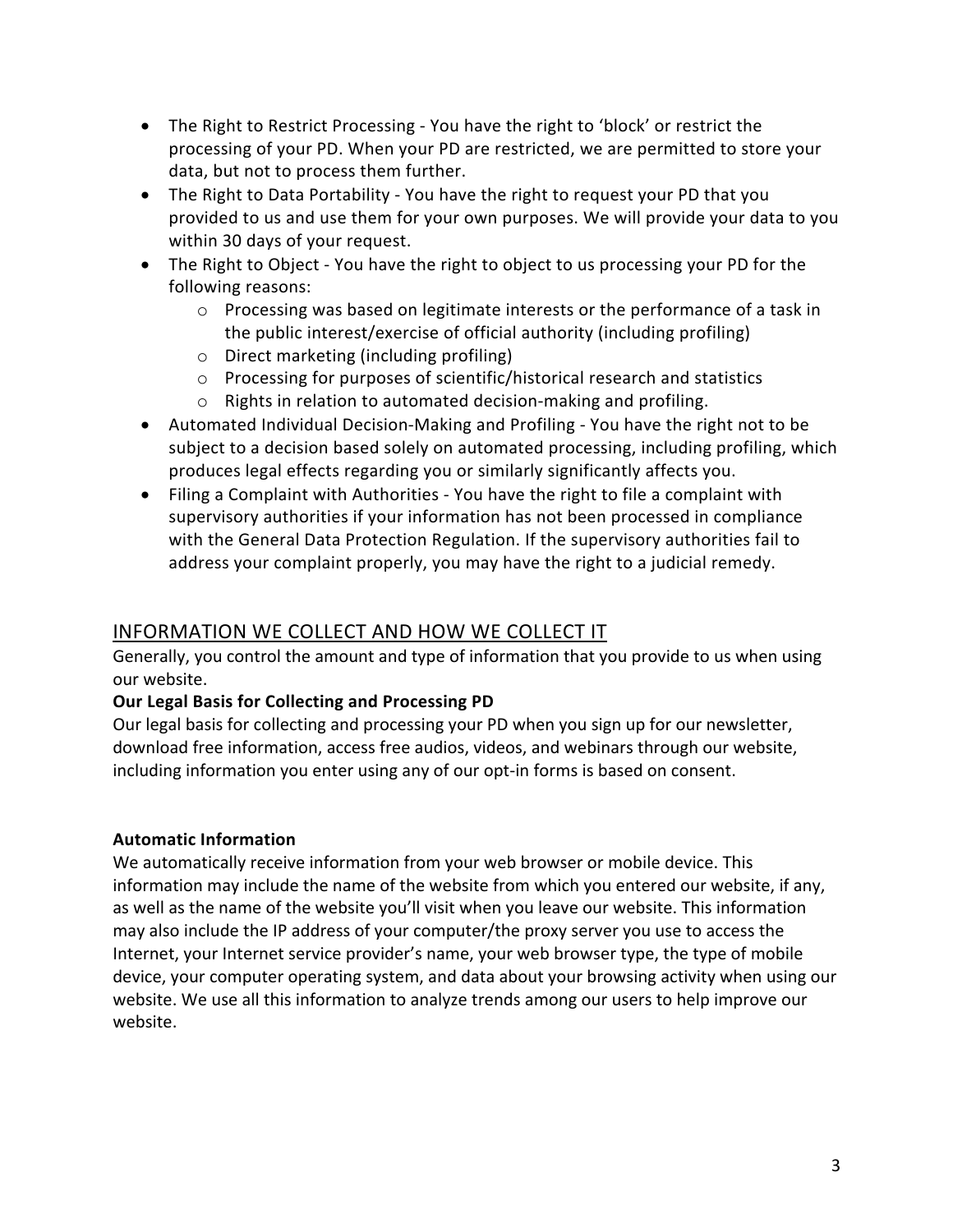#### **When Entering and Using Our Website**

When you enter and use our website and agree to accept cookies, some of these cookies may contain your PD.

#### **Our Use of Cookies**

Our website uses cookies. A cookie is a small piece of data or a text file that is downloaded to your computer or mobile device when you access certain websites. Cookies may contain text that can be read by the web server that delivered the cookie to you. The text contained in the cookie generally consists of a sequence of letters and numbers that uniquely identifies your computer or mobile device; it may contain other information as well.

By agreeing to accept our use of cookies you are giving us and the third parties with which we partner permission to place, store, and access some or all the cookies described below on your computer.

- Strictly Necessary Cookies These cookies are necessary for proper functioning of the website, such as displaying content, logging in, validating your session, responding to your request for services, and other functions. Most web browsers can be set to disable the use of cookies. If you disable these cookies, you may not be able to access features on our website correctly or at all.
- Performance Cookies These cookies collect information about the use of the website, such as pages visited, traffic sources, users' interests, content management, and other website measurements.
- Functional Cookies These cookies enable the website to remember users' choices, such as their language, usernames, and other choices while using the website. They can also be used to deliver services, such as letting a user create a blog post, listen to audios, or watch videos on the website.
- Media Cookies These cookies can be used to improve a website's performance and provide special features and content. They can be placed by us or third parties who provide services to us.
- Advertising or Targeting Cookies These cookies are usually placed and used by advertising companies to develop a profile of your browsing interests and serve advertisements on other websites that are related to your interests. You will see less advertising if you disable these cookies.
- Session Cookies These cookies allow websites to link the actions of a user during a browser session. They may be used for a variety of purposes, such as remembering what a user has put in their shopping cart as they browse a website. Session cookies also permit users to be recognized as they navigate a website so that any item or page changes they make are remembered from page to page. Session cookies expire after a browser session; they are not stored long term.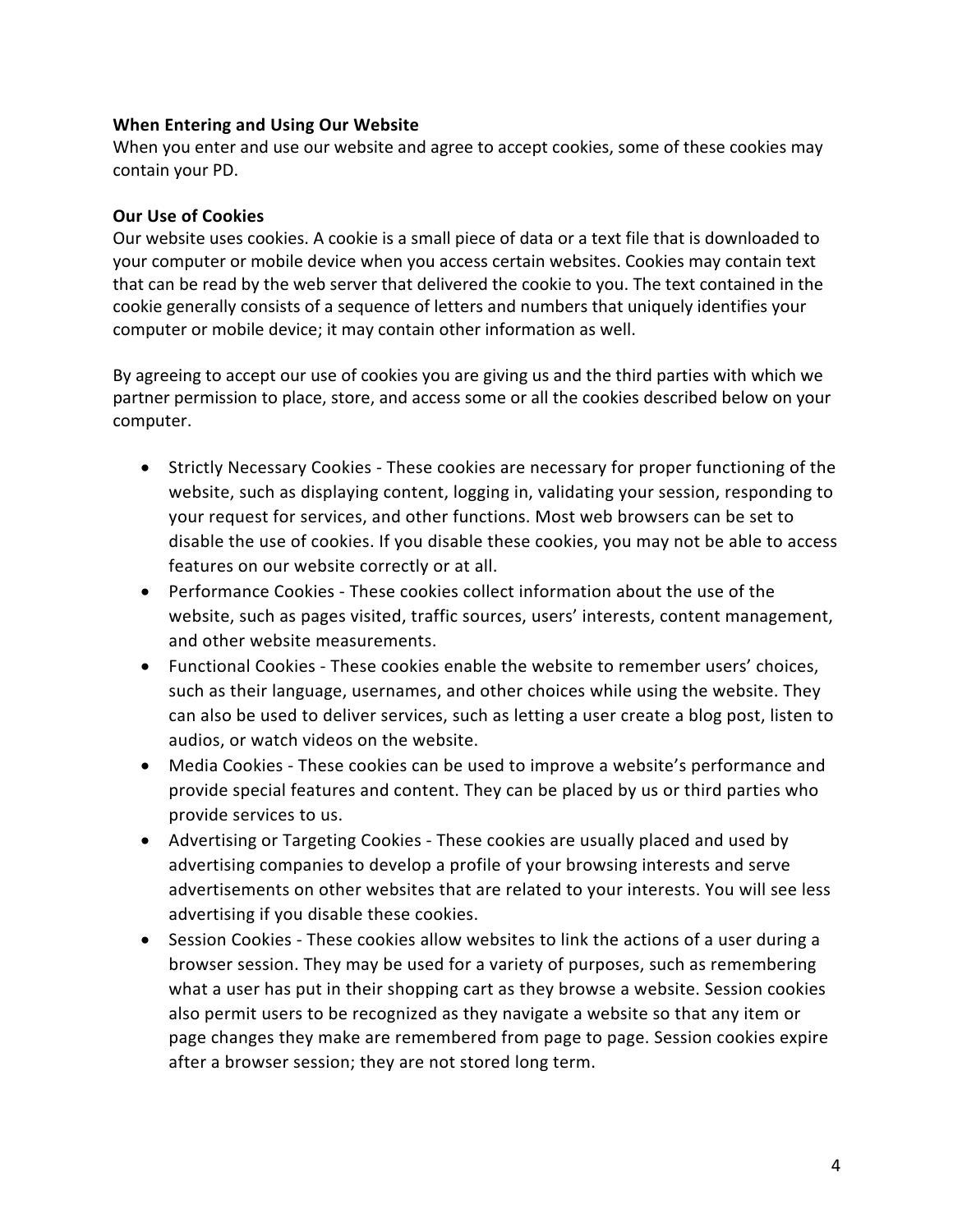- Persistent Cookies These cookies are stored on a user's device between browser sessions, which allows the user's preferences or actions across a website or across different websites to be remembered. Persistent cookies may be used for several purposes, including remembering users' choices and preferences when using a website or to target advertising to them.
- We may also use cookies for:
	- o identifying the areas of our website that you have visited
	- o personalizing content that you see on our website
	- o our website analytics
	- o remarketing our products or services to you
	- o remembering your preferences, settings, and login details
	- o targeted advertising and serving ads relevant to your interests
	- o affiliate marketing
	- o allowing you to post comments
	- o allowing you to share content with social networks.

Most web browsers can be set to disable the use of cookies. However, if you disable cookies, you may not be able to access features on our website correctly or at all.

#### **Web Beacons**

We may also use a technology called web beacons to collect general information about your use of our website and your use of special promotions or newsletters. The information we collect by web beacons allows us to statistically monitor the number of people who open our emails. Web beacons also help us to understand the behavior of our customers and users.

#### **Collecting Information About Your Physical Location**

When you use our services, we may collect and process information about your actual physical location. We use several technologies such as GPS and IP tracking to determine your location. These technologies may also give us information about nearby cell towers, Wi-Fi access points, and other devices.

#### **Google Ad and Content Network**

Third-party vendors, including Google, use cookies to serve ads based on a user's past visits to our website. Google's use of cookies enables it and its partners to serve ads to our users based on their visits to our site and/or other sites on the Internet. Users may opt out of the use of Google's cookies for interest-based advertising by visiting http://www.aboutads.info/choices/ For European users visit http://www.youronlinechoices.eu

#### **Google Analytics**

Our website uses Google Analytics to collect information about the use of our website. Google Analytics collects information from users such as age, gender, interests, demographics, how often they visit our website, what pages they visit, and what other websites they have used before coming to our website. We use the information we get from Google Analytics to analyze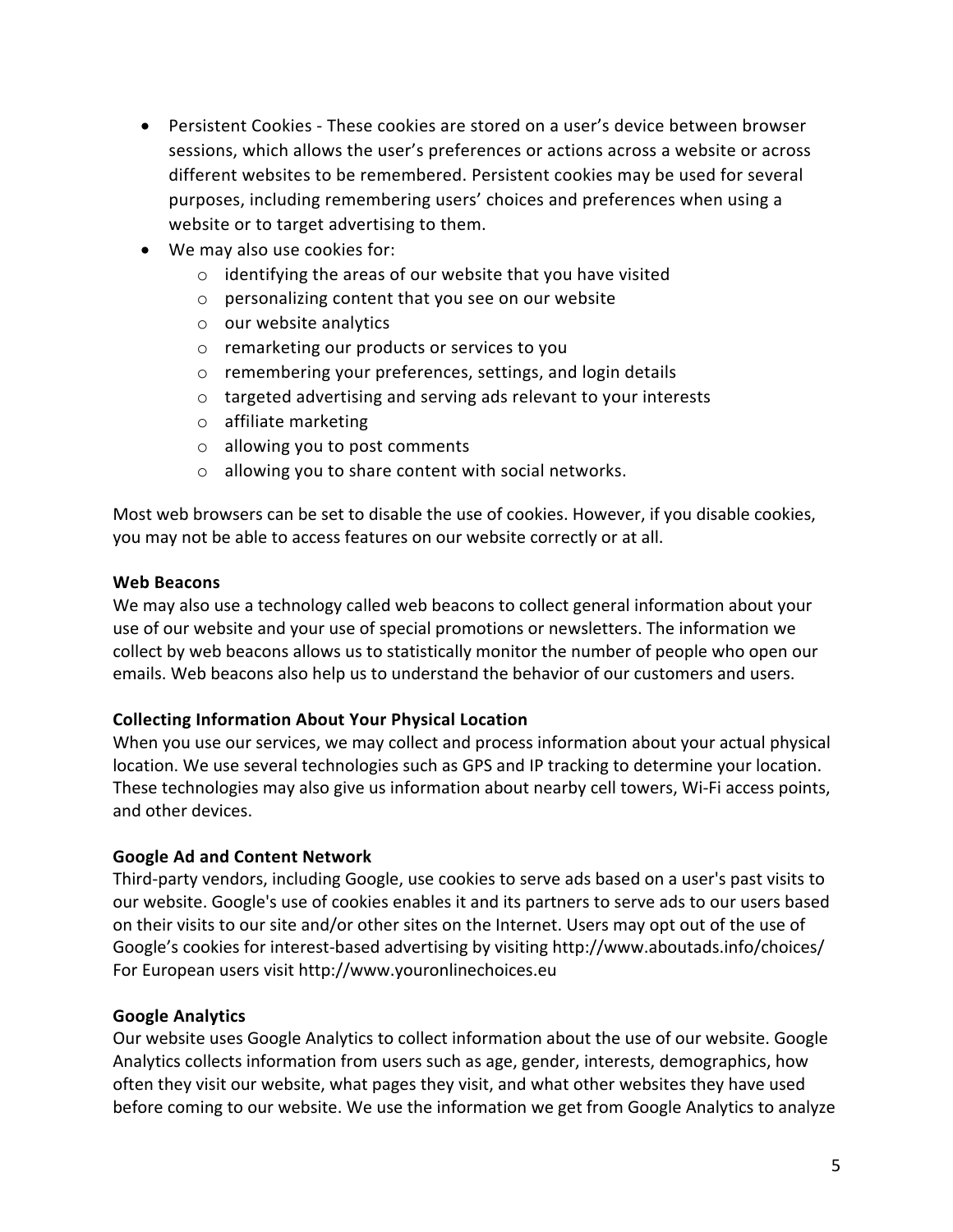traffic, improve our marketing, advertising, and website. Google Analytics collects only the IP address assigned to you on the date you visit our website, not your name or other identifying information. We do not combine the information collected using Google Analytics with PD. Although Google Analytics plants a permanent cookie on your web browser to identify you as a unique user the next time you visit our website, the cookie cannot be used by anyone but Google. Google also uses specific identifiers to help collect information about the use of our website.

- For more information on how Google collects and processes your data visit: https://www.google.com/policies/privacy/partners/
- You can prevent Google Analytics from using your information by opting out at this link: https://tools.google.com/dlpage/gaoptout

## **Google Remarketing**

Our website uses a remarketing advertising service. Our remarketing service is provided by Google and other companies that show our ads on websites across the Internet. With remarketing you may see ads for our products you have previously looked at. As an example, suppose you visit a website that sells computers, but you do not buy a computer on your first visit. The website's owner might like to encourage you to revisit his/her website and buy a computer by showing you his/her ads again on other websites that you visit. We use remarketing for similar purposes. For this to happen Google will read a cookie that is already in your browser or place a cookie in your browser when you visit our website or other websites using remarketing. You can opt out of Google's use of cookies and remarketing at this link: https://support.google.com/ads/answer/2662922?hl=en or you can opt out using the Network Advertising Initiative opt out page at: http://optout.networkadvertising.org/#!/

## **Facebook Remarketing**

Third parties, including Facebook, may use first-party cookies, third-party cookies, web beacons, and other storage technologies to collect or receive information from our services and elsewhere on the Internet, and use that information to provide measurement services and target ads. With Facebook remarketing you may see our ads on Facebook after you have used our services. For this to happen Facebook uses unique cookies that are activated and placed in a visitor's browser when they land on a webpage. Facebook lookalike audience targeting allows us to show ads on Facebook to people who are similar to those who have already visited or made a purchase from our services. To opt out of Facebook's collection and use of information for ad targeting visit: https://www.facebook.com/help/568137493302217

## **What Happens If You Don't Give Us Your PD**

If you do not provide us with enough PD, we may not be able to provide you all our products and services. However, you can access and use some parts of our website without giving us your PD.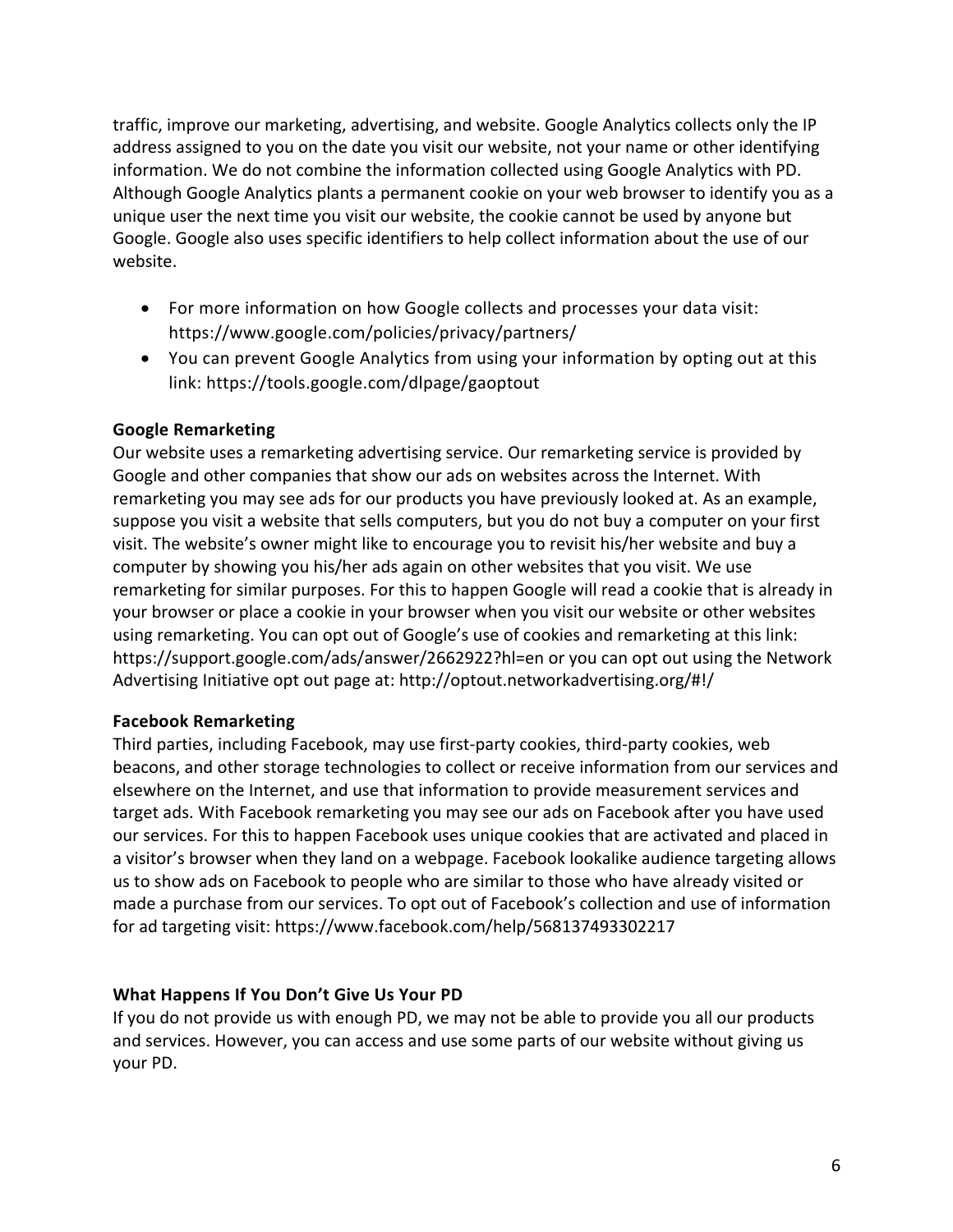## HOW YOUR INFORMATION IS USED AND SHARED

We use the information we receive from you to:

- provide our products and services you have requested or purchased from us
- personalize and customize our content
- make improvements to our website
- contact you with updates to our website, products, and services
- resolve problems and disputes
- contact you with marketing and advertising that we believe may be of interest to you.

## **Communications and Emails**

When we communicate with you about our website, we will use the email address you provided when you registered as a user or customer. We may also send you emails with promotional information about our website or offers from us or our affiliates unless you have opted out of receiving such information. You can change your contact preferences at any time through your account or by contacting us using the contact information at the top of this privacy notice.

## **Sharing Information with Affiliates and Other Third Parties**

We do not sell or rent your PD to third parties for marketing purposes. However, for data aggregation purposes we may use your NPD, which might be sold to other parties at our discretion. Any such data aggregation would not contain any of your PD. We may give your PD to third-party service providers whom we hire to provide services to us. These third-party service providers may include but are not limited to payment processors, web analytics companies, advertising networks, call centers, data management services, help desk providers, accountants, law firms, auditors, shopping cart and email service providers, and shipping companies.

## **Text Messaging and Push Notifications**

If you provide a mobile telephone number to us, you are giving your consent and authorize us or a third party to send you text messages and push notifications. You are not required to give us your consent for these text messages and push notifications. However, withholding your consent may interfere or prevent us from providing some or all of our services to you. You can stop receiving text messages and push notifications at any time by contacting us.

## **Legally Required Releases of Information**

We may be legally required to disclose your PD if such disclosure is (a) required by subpoena, law, or other legal process; (b) necessary to assist law enforcement officials or governmental enforcement agencies; (c) necessary to investigate violations of or otherwise enforce our terms and conditions; (d) necessary to protect us from legal action or claims from third parties, including you and/or other users; or (e) necessary to protect the legal rights, personal/real property, or personal safety of our company, users, employees, and affiliates.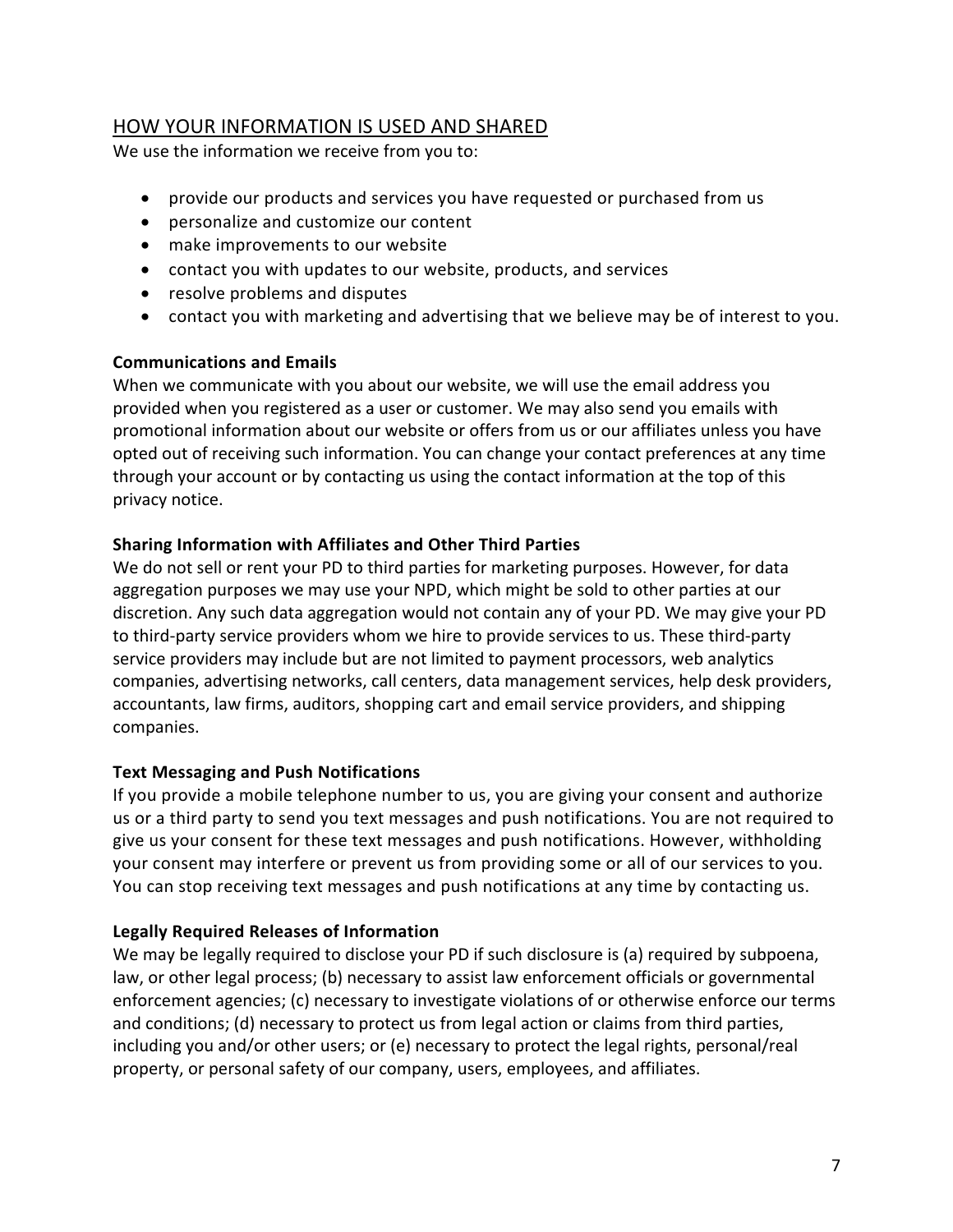#### **Disclosures to Successors**

If our business is sold or merges in whole or in part with another business that would become responsible for providing the website to you, we retain the right to transfer your PD to the new business. The new business would retain the right to use your PD according to the terms of this privacy notice as well as to any changes to this privacy notice as instituted by the new business. We also retain the right to transfer your PD if our company files for bankruptcy and some or all of our assets are sold to another individual or business.

#### **Community Discussion Boards, Blogs, or Other Mechanisms**

Our website may offer the ability for users to communicate through online community discussion boards, blogs, or other mechanisms. We do not filter or monitor what is posted on such discussion mechanisms. If you choose to post on these discussion mechanisms, you should use care when exposing any PD, as such information is not protected by our privacy notice nor are we liable if you disclose your PD through such postings. Also, PD which you post on our website for publication may be available worldwide by means of the Internet. We cannot prevent the use or misuse of such information by others.

## RETAINING AND DESTROYING YOUR PD

We retain information that we collect from you (including your PD) only for as long as we need it for legal, business, or tax purposes. Your information may be retained in electronic, paper, or a combination of both forms. When your information is no longer needed, we will destroy, delete, or erase it.

## UPDATING YOUR PD

You can update your PD using services found on our website. If no such services exist, you can contact us using the contact information found at the top of this privacy notice and we will help you. However, we may keep your PD as needed to enforce our agreements and to comply with any legal obligations.

## REVOKING YOUR CONSENT FOR USING YOUR PD

You have the right to revoke your consent for us to use your PD at any time. Such optout will not affect disclosures otherwise permitted by law including but not limited to: (i) disclosures to affiliates and business partners, (ii) disclosures to third-party service providers that provide certain services for our business, such as payment processors, web analytics companies, advertising networks, call centers, data management services, help desk providers, accountants, law firms, auditors, shopping cart and email service providers, and shipping companies, (iii) disclosures to third parties as necessary to fulfill your requests, (iv) disclosures to governmental agencies or law enforcement departments, or as otherwise required to be made under applicable law, (v) previously completed disclosures to third parties, or (vi) disclosures to third parties in connection with subsequent contests or promotions you may choose to enter, or third-party offers you may choose to accept.

## PROTECTING THE PRIVACY RIGHTS OF THIRD PARTIES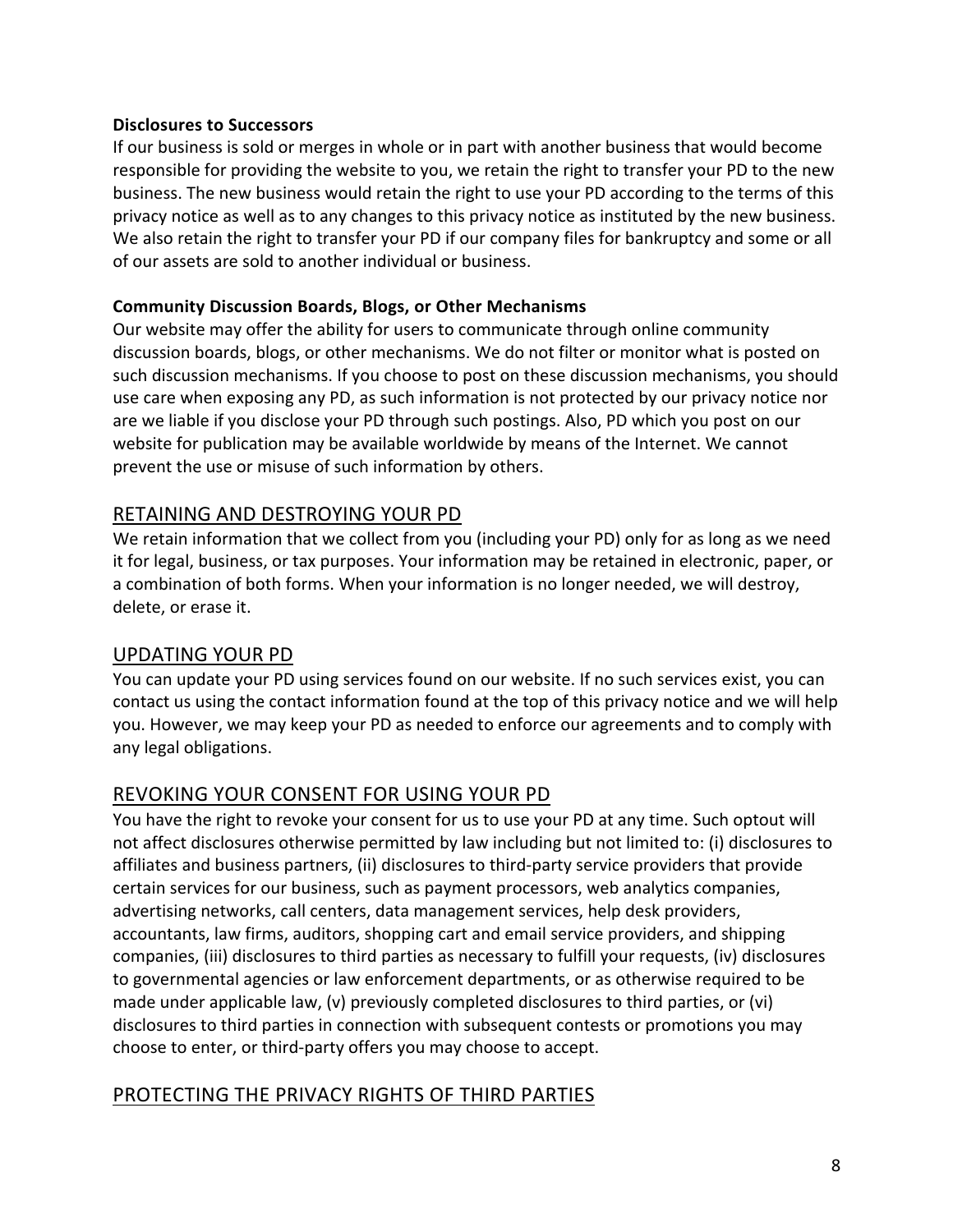If any postings you make on our website contain information about third parties, you agree to make sure that you have permission to include that information. While we are not legally liable for the actions of our users, we will remove any postings about which we are notified, if such postings violate the privacy rights of others.

## DO NOT TRACK SETTINGS

Some web browsers have settings that enable you to request that our website not track your movement within our website. Our website does not obey such settings when transmitted to and detected by our website. You can turn off tracking features and other security settings in your browser by referring to your browser's user manual.

# LINKS TO OTHER WEBSITES

Our website may contain links to other websites. These websites are not under our control and are not subject to our privacy notice. These websites will likely have their own privacy notices. We have no responsibility for these websites and we provide links to these websites solely for your convenience. You acknowledge that your use of and access to these websites are solely at your risk. It is your responsibility to check the privacy notices of these websites to see how they treat your PD.

# PROTECTING CHILDREN'S PRIVACY

Even though our website is not designed for use by anyone under the age of 16, we realize that a child under the age of 13 may attempt to access our website. We do not knowingly collect PD from children under the age of 13. If you are a parent or guardian and believe that your child is using our website, please contact us. Before we remove any information we may ask for proof of identification to prevent malicious removal of account information. If we discover that a child is accessing our website, we will delete his/her information within a reasonable period of time. You acknowledge that we do not verify the age of our users nor have any liability to do so.

# OUR EMAIL POLICY

You can always opt out of receiving email correspondence from us or our affiliates. We will not sell, rent, or trade your email address to any unaffiliated third party without your permission except in the sale or transfer of our business, or if our company files for bankruptcy.

## OUR SECURITY POLICY

We have built our website using industry-standard security measures and authentication tools to protect the security of your PD. We and the third parties who provide services to us also maintain technical and physical safeguards to protect your PD. Unfortunately we cannot guarantee prevention of loss or misuse of your PD or secure data transmission over the Internet because of its nature. We strongly urge you to protect any password you may have for our website and not share it with anyone.

# USE OF YOUR CREDIT CARD